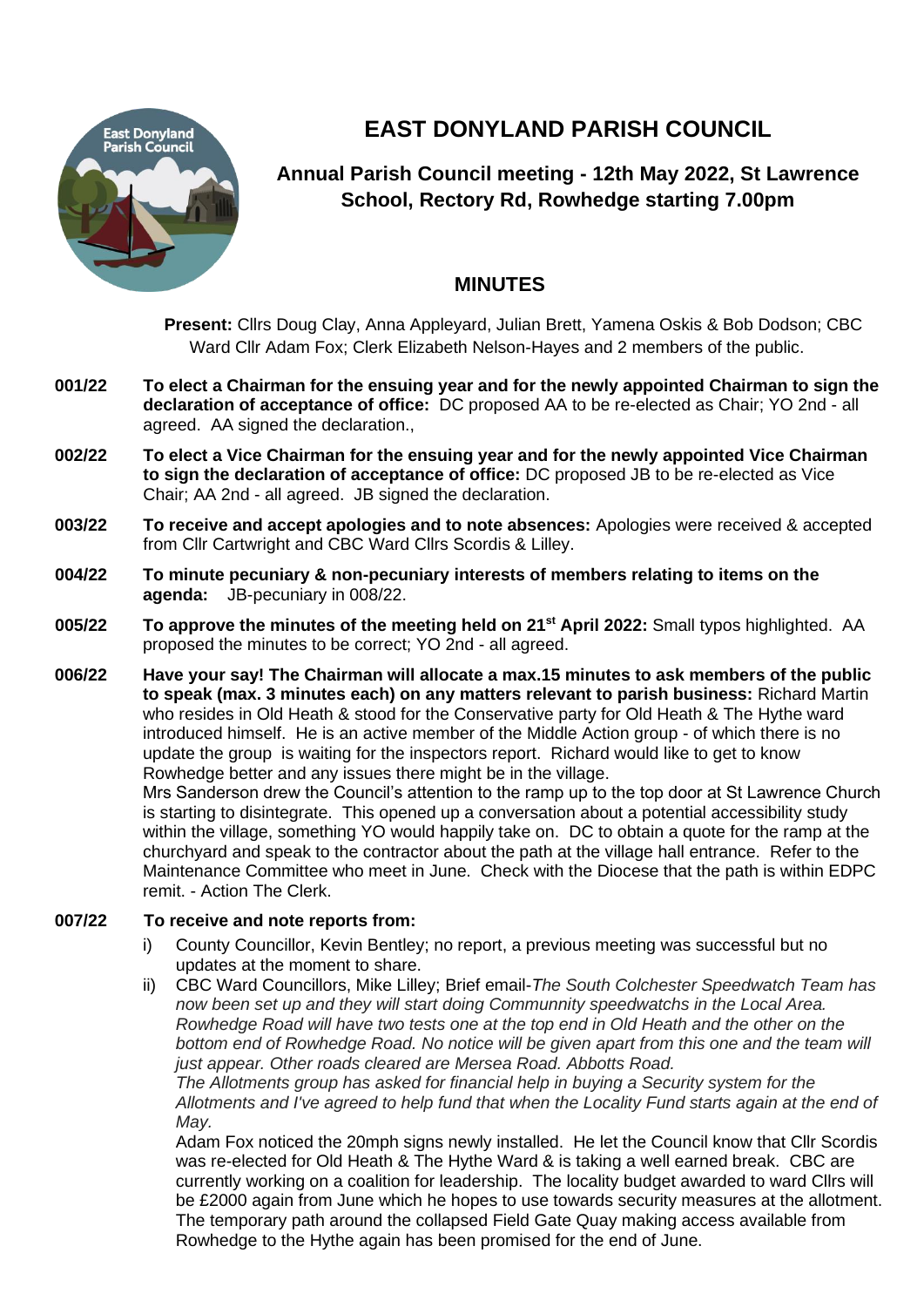iii) The Clerk (*attached*) Point 5 regarding dogs running in front of the lawn mower on the recreation ground, need to make everyone know how dangerous and upsetting this is, a reminder that dogs should be on leads on the recreation ground at all times. An update on the signage on the rec has been done not too long ago..

To contact the Council's green contractor to ask if they could avoid mowing the lawn after school when the play area is very busy with lots of children and adults. The council & the contractor are both aware that times of mowing isn't mentioned in the contract - Action - The Clerk

Point 11; Security for the quayside & beyond. To arrange for security for the Jubilee weekend from Thursday 2nd to Sunday 5th June, no security if there is bad weather - Action - The Clerk.

Point 6; Feedback from the website, as quoted in the resolution at April's Full Council meeting. The feedback was very helpful, the decision needs further thought especially spending public money, to go to June's agenda, to also find out the transition costs from Eyelid Productions. - Action - The Clerk & Asst. Clerk

Pont 9; A Health & Safety review is needed within the office, especially as an IT Technician is expected soon to help with the laptops & work is required on power sockets and building works is scheduled. The review to be reported to F&P Committee - Action YO

- **008/22 To agree the payments list already checked by Cllrs Appleyard & Clay***:* JB left the meeting*.* A short discussion was held regarding the Turning Circle costings. Make the volunteers aware of expenditure & keep a note of expenditure within the office. DC proposed & AA 2nd the payments list to be correct - all agreed. JB returned to the meeting.
- **009/22 To note the draft minutes from the Maintenance Committee on 21st April, and to consider any proposals/recommendations arising:** Noted
	- i) **To agree the councillors who will be members of the Committee for the following year**: It was agreed that Cllrs Brett, Oskis, Clay & Dodson would form the Maintenance Committee.
- **010/22 To agree the councillors who will be members of the Finance & Personnel Committee for the following year:** It was agreed that Cllrs Appleyard, Clay, Cartwright & Dodson would form the Finance & Personnel Committee
- **011/22 To approve the Annual Governance Statement for the year ending 31.03.22**: deferred to June, after the internal audit on 25th May
- **012/22 To approve the Accounting Statements for the year ending 31.03.22:** deferred to June, after the internal audit on 25th May
- **013/22 To consider the following event applications:**
	- Rowhedge Heritage Trust for a Seafood Picnic on 30<sup>th</sup> July on Lion Quay: The insurance certificate is missing & it was noted that there are no plans to forewarn residents of the event. Ask the RHT to do so. AA proposed to grant permission for this event, JB 2nd - all agreed. To follow up on the points mentioned - Action - The Clerk.
- **014/22 To reviews the following policies;** i) Wheelchair Policy, change "user" for "hirer" throughout. Small typos. Highlight the maximum weight & add kilo's to the weight.
	- ii) Social media Policy; small typos.

iii) Climate & Ecology statement; Ward Cllr Fox is happy to liaise with Ben Plummer from CBC to come to EDPC to show how the Council can make the most out of the Climate & Ecology statement & strive for the 2030 deadline of being carbon neutral.

- **015/22 To receive a request from Friends of St Lawrence to collaborate on a commemorative bench for the Queen's Jubilee to be placed in St Lawrence Churchyard at a price of £242.50 +fitting.** AA proposed to split the costs 50% not exceeding £280 which includes fitting of the bench, JB 2nd - all agreed.
- **016/22 To deal with matters arising from the previous Council minutes not dealt with elsewhere in this agenda:** The action list was noted. Put a casual vacancy advert on the front page of the